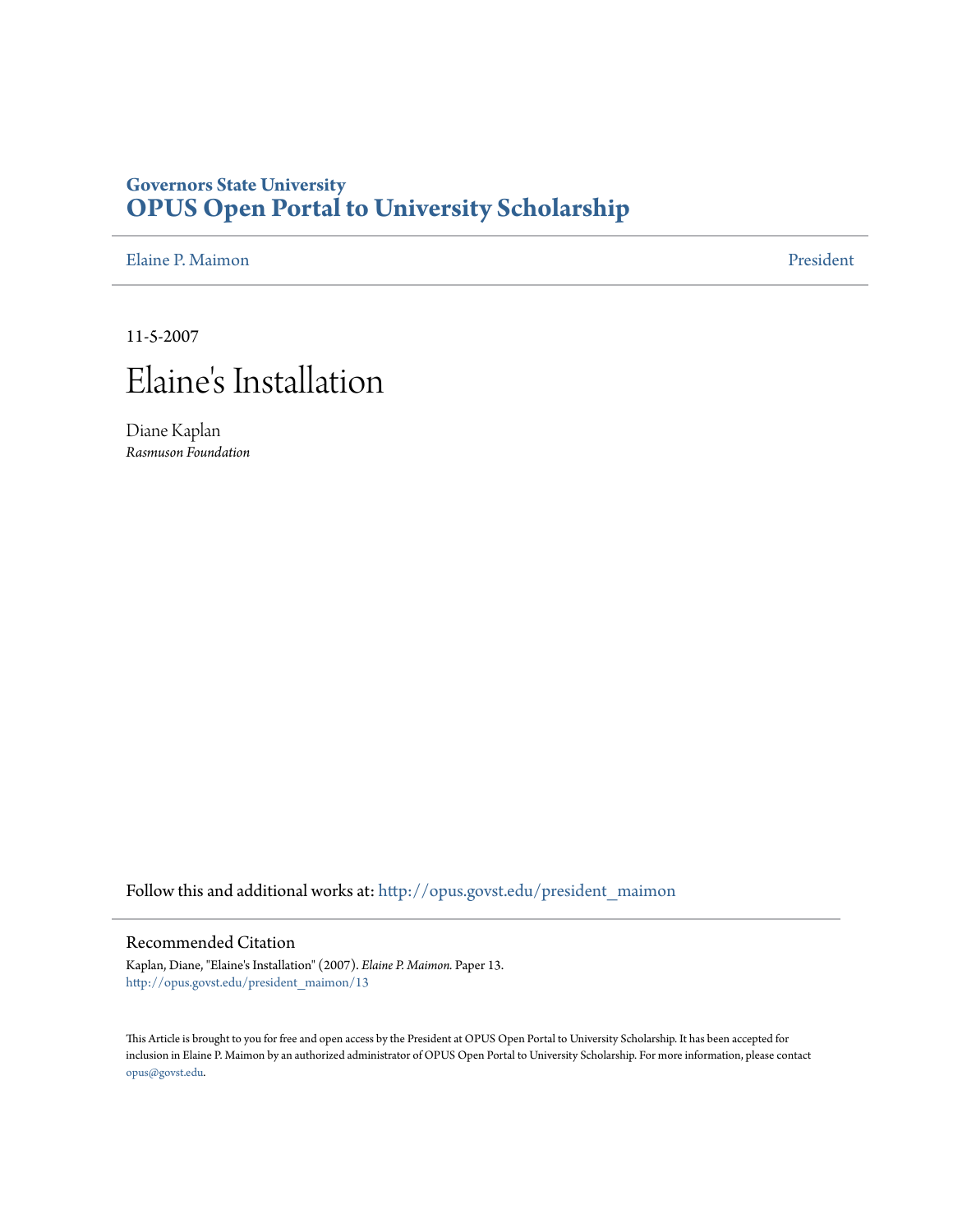## Elaine's Installation

By Diane Kaplan - President, Rasmuson Foundation, Alaska

Several mornings ago I awoke with a start I said to myself, simply, "oy" In just a few days I'm addressing a crowd In University Park, Illinois

I come from a place - the 49th state The land of the bright midnight sun With snowy topped mountains and big polar bears Where salmon and halibut run

Let me tell you a little of why Elaine's special Please indulge me a moment, at least Her beginnings were humble, I thought you should know From the city called Philly back East

The place that makes cheesesteaks, the place that makes scrapple And home to the Liberty Bell The place of Ben Franklin, the home of the Phillies A place that I know very well

There she learned all her loving and loved all her learning She was wide-eyed and bright as a star She knew education would be her vocation And everyone knew she'd go far

After a fashion, she developed a passion For researching, writing and teaching It took her to Penn, to Brown and to Queens She kept on with her learning and reaching

She polished her writing, but Mort was inviting There soon came a girl and a boy Her children--they're here today--Alan and Gill The family that brings her such joy

I'm not sure if you knew, that it's at ASU She senses there's something she's needing She wants more control, that would be her new role She discovers her talent for leading

She loves every student, she cheers every one She learns each department, each course She immerses herself in the campus's life She becomes a phenomenal force